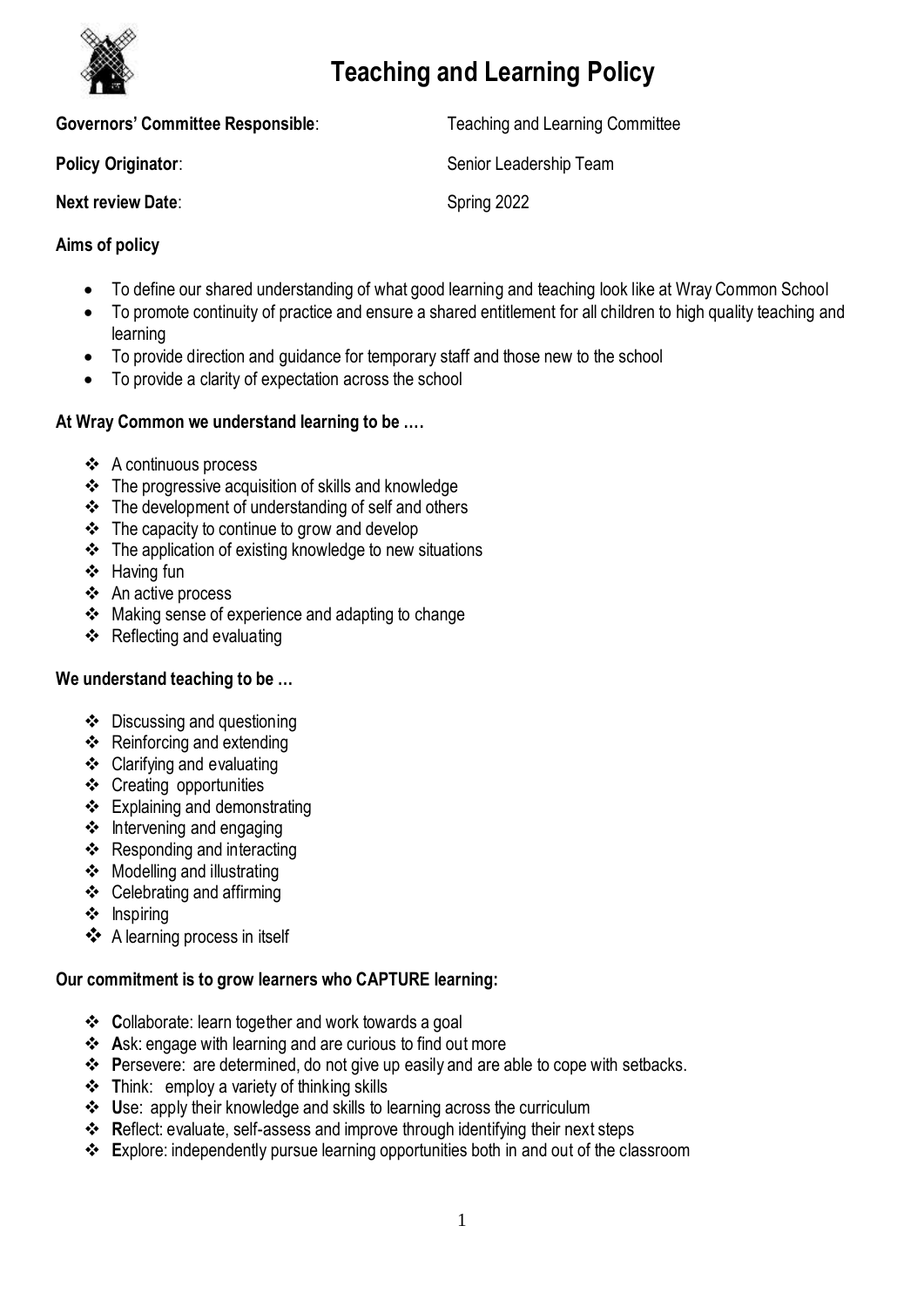# **At Wray Common we believe children learn best when:**

- They understand the purpose of their learning
- They are happy, secure and confident
- Their senses are engaged
- The range of learning styles are taken into account
- The curriculum offered is motivating and stimulating
- A range of teaching strategies are used appropriately
- There is regular assessment for learning, where children and teachers are clear about the next steps
- They are responsible for their learning and contribute to the learning of others
- Learning activities are well planned
- They are given time to think
- Time is given for reinforcement and consolidation
- Their environment is conducive to learning
- We are all clear about what good learning looks like.

Each class teacher will review both the school expectations and revisit pupil's responsibilities as outlined in this policy at the start of each term.

# **We will promote a learning ethos by:**

- Developing a collaborative learning culture through, for example, the use of response partners and flexible group work
- Promoting a growth mindset and a 'have a go' culture that sees mistakes as an essential part of the learning process
- Encouraging the development of learning styles through displays, task design and discussion
- Explicitly teaching children about the characteristics of good learners (CAPTURE)
- Ensuring children are clear about group and individual targets
- Promoting a learning dialogue in every classroom by using the language of learning and modelling the learning process
- Sharing the learning question and agreeing success criteria with children during a lesson
- Teaching children to reflect and self-evaluate their own learning and to recognise success
- Ensuring feedback given gives clear guidance on how to improve
- Developing the use of the plenary to promote children's reflection on the learning process as well as content
- Using a variety of questions to challenge children's thinking and to help them make meaningful links across areas of their learning

## **Our learning environment**

At Wray Common all classrooms will be organised to:

- Promote independence
- Encourage children to make an appropriate choice of resources and to treat them with respect
- **•** Foster a 'can do' culture

We will do this by:

- Providing well organised classrooms with clearly labelled, accessible resources
- Establishing clear routines for learning, training children to care for equipment and encouraging a shared sense of ownership and responsibility
- Ensuring that classrooms and outdoor areas are safe, inviting, tidy and organised to reflect the needs of our children
- Using display to celebrate achievement and effort, promote learning through an interactive approach, and demonstrate learning through illustrating the learning journey being undertaken.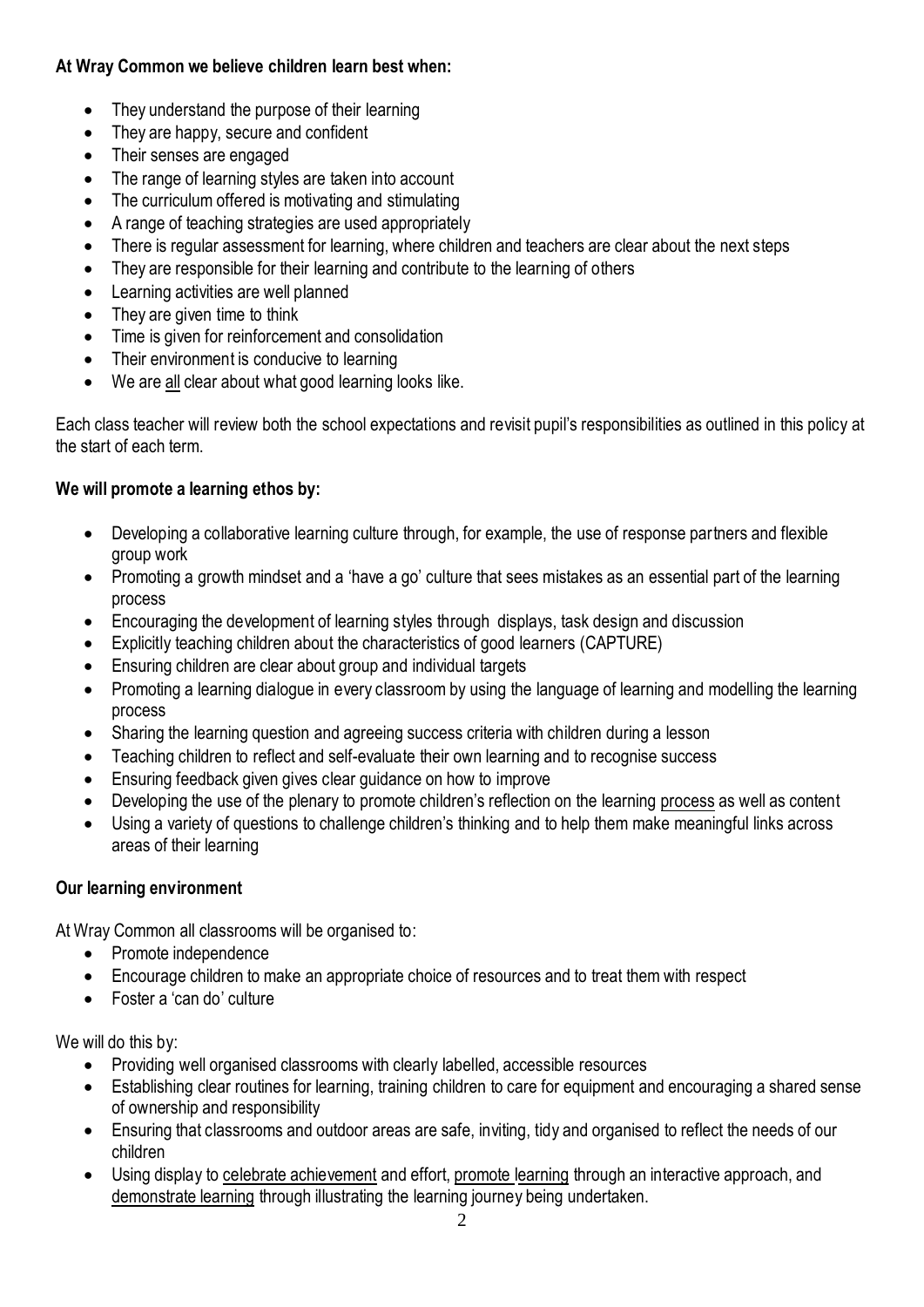# **Key features of effective planning**

At Wray Common our planning will contain the following elements:

- Have clear *learning questions* that foster curiosity as well as ensuring that children are clear about what they will know, understand and be able to do
- Identify precise *Success Criteria* against which staff and children can assess progress
- Identify teacher and child assessment opportunities to enable a precise picture of children's current level of performance to inform our next steps
- Show clear differentiation through the provision of tasks and learning opportunities which are appropriate to the age and prior learning of our children and reflect a range of learning styles
- Make clear the key resources required
- Show how technology is used as a key tool in enhancing learning
- Show the role of different adults in the classroom ensuring that the majority of their time is spent on focused teaching or assessment
- Show evidence of ongoing evaluation informing future planning for learning

## **Equality of opportunity**

At Wray Common we are determined to ensure that every child has equal opportunities to access the curriculum. This is achieved through careful planning; focused assessment of individual children's needs and detailed tracking of progress in core subjects. This includes the monitoring of the relative performance of varying groups across the school. (See Assessment Policy)

#### **Breadth and balance**

At Wray Common, we are enthusiastic about our duty [National Curriculum Framework 2013] to offer a curriculum which is balanced and broadly based, and which

- promotes the spiritual, moral, cultural, mental and physical development of pupils
- prepares pupils for the opportunities, responsibilities and experiences of later life

As part of our rich curriculum, RE is taught following the Primary Agreed Syllabus for Surrey 2017- 2022, and assemblies are in line with Surrey SACRE's guide to collective worship.

#### **Roles and responsibilities**

This policy outlines the respective roles and responsibilities of different members of our school community in the teaching and learning process.

**Teachers** 

- Are responsible for the learning and welfare of children in their class and share a collective responsibility for all our children's learning
- Will report regularly to parents on their children's progress and actively support our parent partnership

Teachers and HI TAs

 Will demonstrate a commitment to the school's learning ethos and will actively promote all opportunities for learning